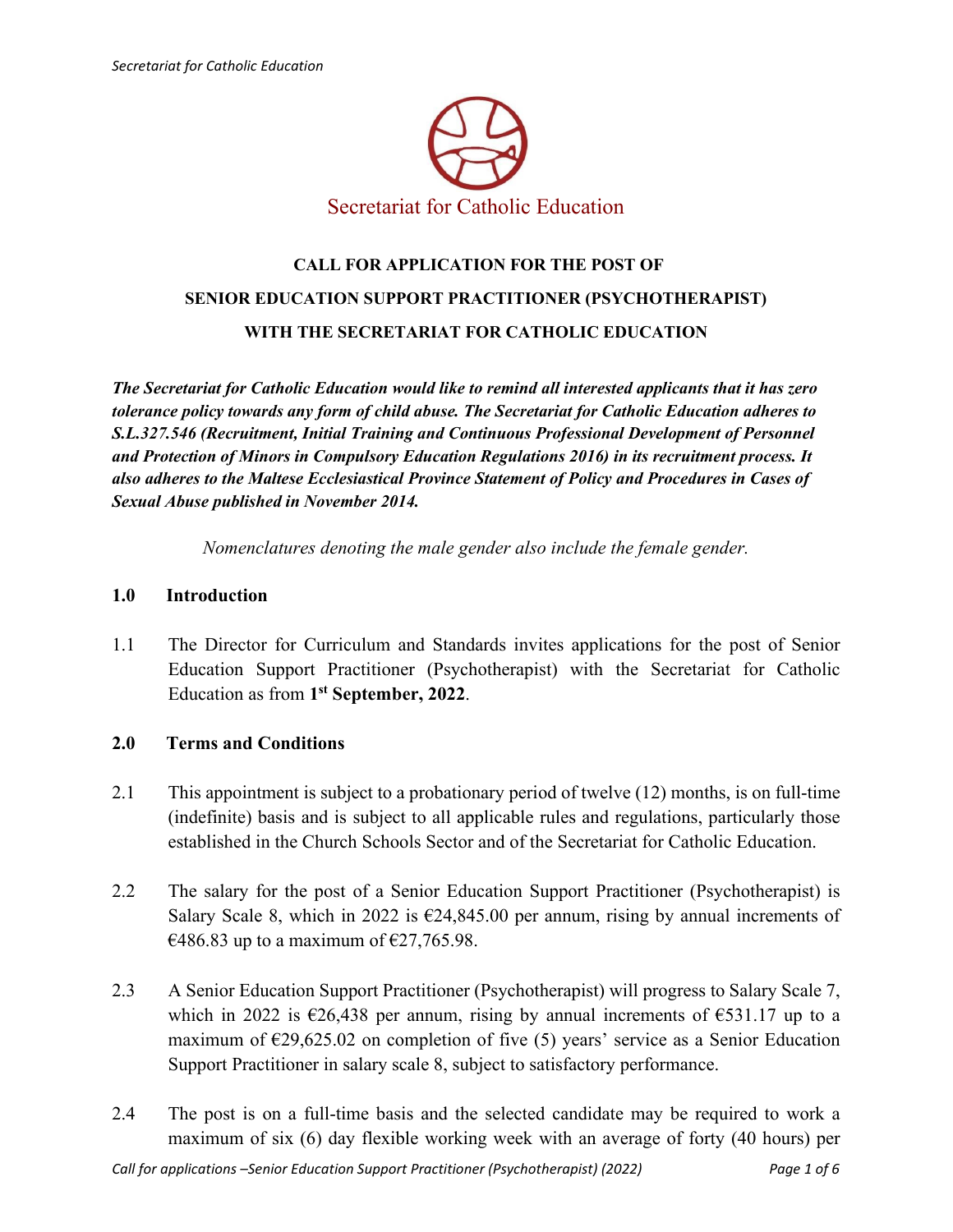week distributed over a calendar year that will cover the opening hours during general service hours, according to a work schedule established by the Secretariat for Catholic Education and is subject to the rules and regulations governing the Secretariat for Catholic Education and Church Schools.

2.5 An appointee will be entitled to such other benefits and subject to such other conditions and obligations as may be stipulated in any pertinent agreement between the Secretariat for Catholic Education and the competent Union.

## **3.0 Duties**

- 3.1 The duties of a Senior Education Support Practitioner (Psychotherapist) include:
	- i. carrying out psychotherapy sessions on an individual or group level as part of an integrated preventive and intervention service;
	- ii. collecting and analysing information about the current situation of the students in order to assist in professionals' meetings or case conferences for the benefit of the student;
	- iii. working in close collaboration with the Secretariat's Psycho-Social teams, School Management Teams and other professionals employed with other government entities and also with nongovernmental agencies, thereby ensuring maximum utilisation of resources for the benefit of the students;
	- iv. helping students overcome a range of psychological and emotional issues by exploring their feelings and behaviour;
	- v. providing assessment and intervention for social, emotional and behavioural problems experienced by children and adolescents;
	- vi. working alongside other professionals in planning how best to help a child and the child's family (in schools, hospitals, children's services and child protection services);
	- vii. working as a part of a multidisciplinary team comprising of psychiatrists, psychologists, counsellors, social workers, other professionals within SfCE and other external entities, HoDs (Inclusion), and school leadership teams (SLTs) to design and implement therapeutic programmes;
	- viii. working with the student's family, school staff and SLT in a therapeutic manner to support behaviour change and enhance the wellbeing of the student;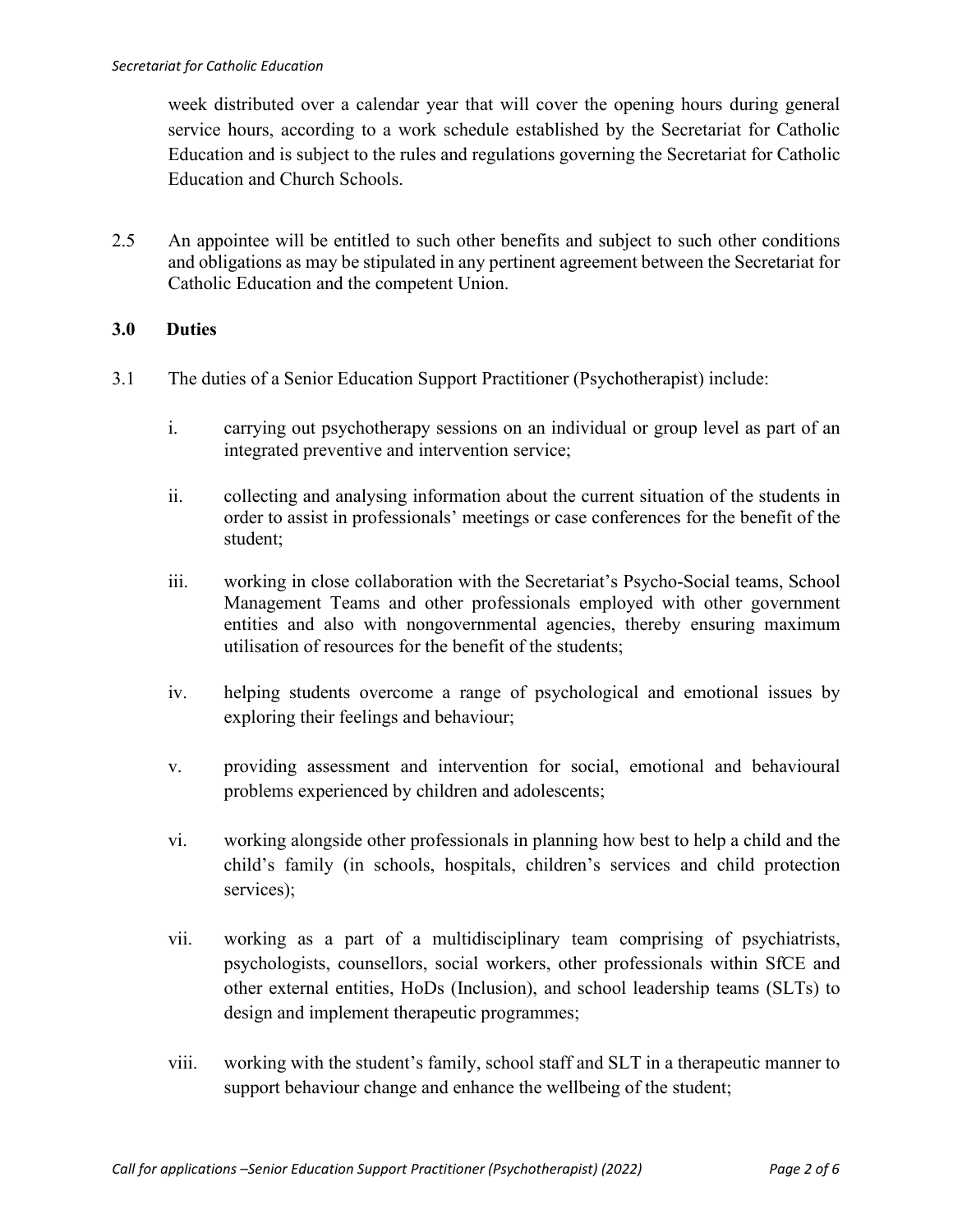- ix. promoting the role of psychotherapist and providing training and CoPE sessions to school support staff, parents and students;
- x. keeping abreast of developments in theory and undertaking continuing professional development;
- xi. helping and giving advice to guidance teachers in the management of cases, coordinating the work of the guidance team and striving to improve the efficacy of the guidance team at school;
- xii. ensuring that records and logging systems are well kept regarding all interventions carried out with each student while ensuring confidentiality at all times in accordance with existing legal provisions;
- xiii. assisting and compiling of annual reports;
- xiv. making the necessary referrals according to established policies and procedures;
- xv. participating in professional supervision sessions;
- xvi. being accountable to the respective Team Coordinator and Service Manager for Student Services;
- xvii. performing any other duties according to the exigencies of the Secretariat for Catholic Education as directed by the Director for Curriculum and Standards;
- xviii. performing any other duties according to the exigencies of the Secretariat for Catholic Education as directed by the Delegate for Catholic Education.
- 3.2 A Senior Education Support Practitioner (Psychotherapist) will be expected to use his/her own means of transport for his/her work. S/he will be entitled to the appropriate approved allowance.
- 3.3 The selected candidate is expected to perform these duties in various primary, secondary and post-secondary Church schools s/he is assigned in Malta and Gozo, according to exigencies.

#### **4.0 Eligibility requirements**

- 4.2 By the closing time and date of this call for applications, applicants must be:
	- (i) (a) citizens of Malta; **OR**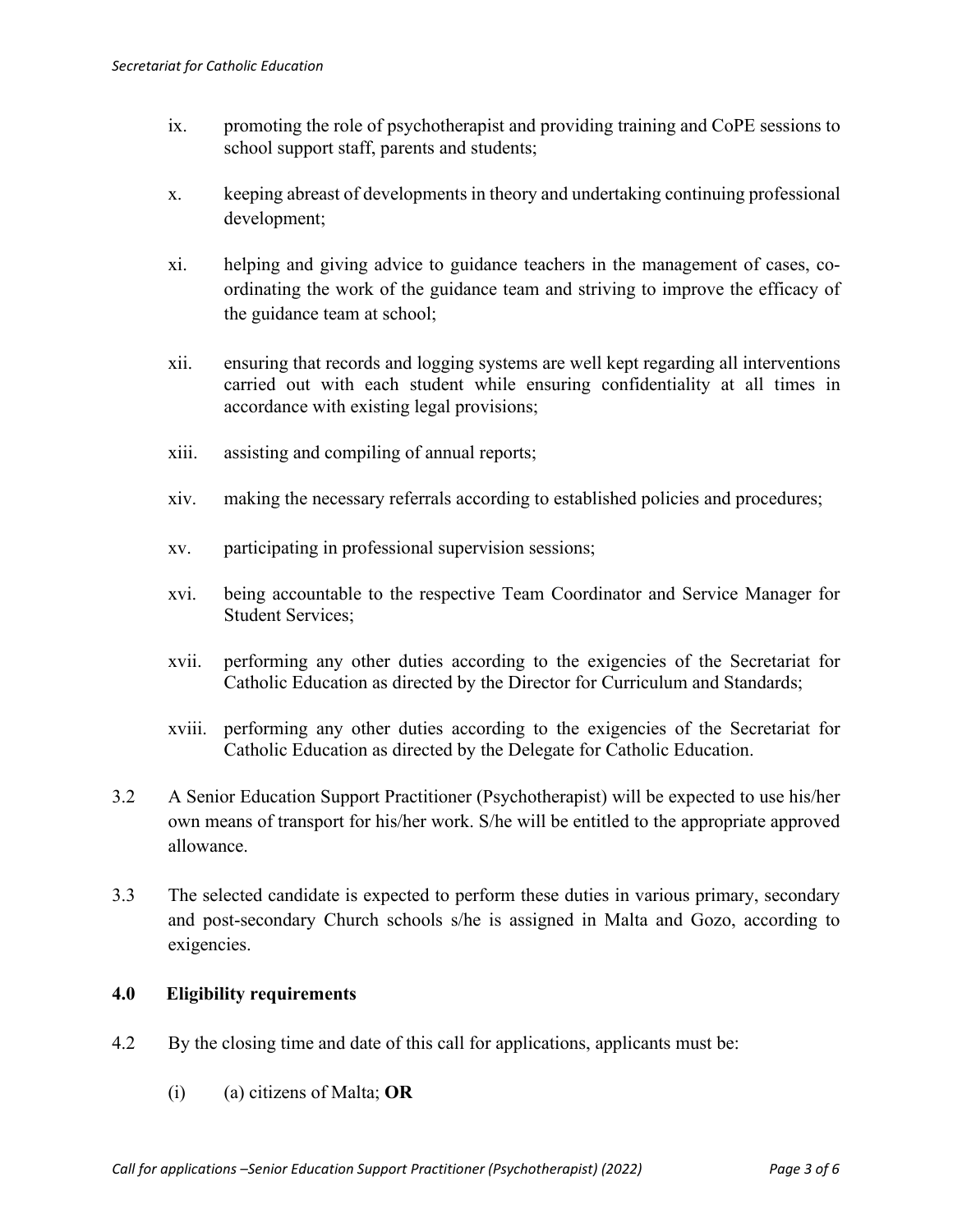(b) citizens of other Member States of the European Union who are entitled to equal treatment to Maltese citizens in matters of employment by virtue of EU legislation and treaty provisions dealing with the free movement of workers; **OR**

(c) citizens of any other country who are entitled to equal treatment to Maltese citizens in matters related to employment by virtue of the application to that country of EU legislation and treaty provisions dealing with the free movement of workers; **OR**

(d) any other persons who are entitled to equal treatment to Maltese citizens in matters related to employment in terms of the law or the above-mentioned EU legislation and treaty provisions, on account of their family relationship with persons mentioned in paragraph (a), (b) or (c); **OR**

(e) third country nationals who have been granted long-term resident status in Malta under regulation 4 of the "Status of Long-Term Residents (Third Country Nationals) Regulations, 2006" or who have been granted a residence permit under regulation 18(3) thereof, together with family members of such third country nationals who have been granted a residence permit under the "Family Reunification Regulations, 2007"; **OR**

(f) in possession of a residence document issued in terms of the "Residence Status of United Kingdom Nationals and their Family Members in Malta in accordance with the Agreement on the Withdrawal of the United Kingdom and Northern Ireland from the European Union and the European Atomic Energy Community Regulations".

The advice of the Citizenship Unit within Community Malta Agency and Expatriates Unit within Identity Malta Agency should be sought as necessary in the interpretation of the above provisions.

The appointment of candidates referred to at  $(b)$ ,  $(c)$ ,  $(d)$  and  $(e)$  above would necessitate the issue of an employment licence in so far as this is required by the Immigration Act and subsidiary legislation. Jobsplus should be consulted as necessary on this issue.

- (ii) able to communicate in both the Maltese and English languages;
- (iii) have been awarded a recognised warrant issued by the council of the Psychotherapy Profession in order to practice in Malta; **and**
- (iv) in possession of a recognised Master's Degree at MQF Level 7 (subject to a minimum of 90 ECTS/ECVET credits, or equivalent\*) in Psychotherapy.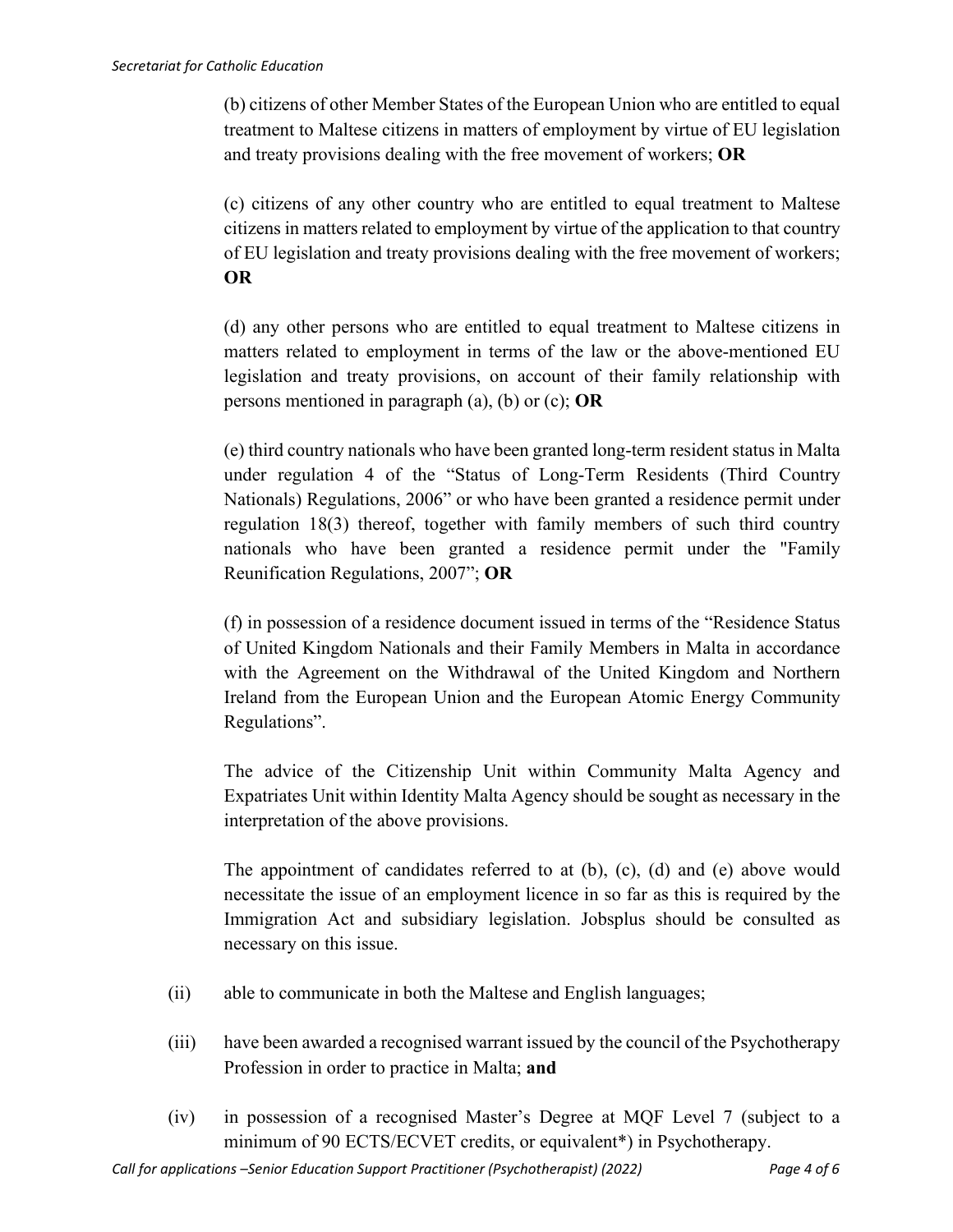\*A recognised Master's qualification with a minimum of 60 ECTS/ECVET credits is only accepted subject to an MFHEA formal Master's recognition statement being submitted with the application.

4.3 Qualifications at a level higher than that specified above will be accepted for eligibility purposes, provided they meet any specified subject requirements. A Master's qualification at MQF Level 7, or equivalent must comprise a minimum of 60 ECTS/ECVET credits with regards to programmes commencing as from October 2008.

Moreover, candidates who have not yet formally obtained any of the above-mentioned qualifications will still be considered. Such candidates are to submit evidence that they have been approved for the award of the qualifications in question, or successfully completed the necessary ECTS/ECVET credits, or equivalent, taken as part of a recognised MQF level program of study, as required in the afore-mentioned eligibility criteria or higher, by the closing time and date of the call for applications.

- 4.4 All previous years of satisfactory service in the relevant grades and qualifications accrued requirement, eligible for any post, following a call for application, which may include roles not regulated by the agreement, will not exclude potential candidates in applying and gaining eligibility for equivalent and/or lower grades regulated by this agreement.
- 4.5 Applicants must be of conduct which is appropriate to the post applied for. Successful candidates must produce a Certificate of Conduct issued by the Police or other competent authority not earlier than one (1) month from the date of application.
- 4.6 Applicants must be eligible to take up their due appointment, in terms of 4.1 to 4.4 above, by the **1st of September, 2022**.
- 4.7 Prospective applicants should note the requirement to produce MQRIC recognition statements in respect of their qualifications from MQRIC, or other designated authorities as applicable.

## **5.0 Submission of supporting documentations**

- 5.2 Qualifications and experience claimed must be supported by certificates and/or testimonials, copies of which should be attached to the application. Diploma/Degree/Post-Graduate certificates or comparable qualifications must be accompanied by a transcript (Diploma/Certificate supplement) in English, showing the Degree obtained and the final classification.
- 5.3 Original certificates and/or testimonials are to be invariably produced for verification at the interview.